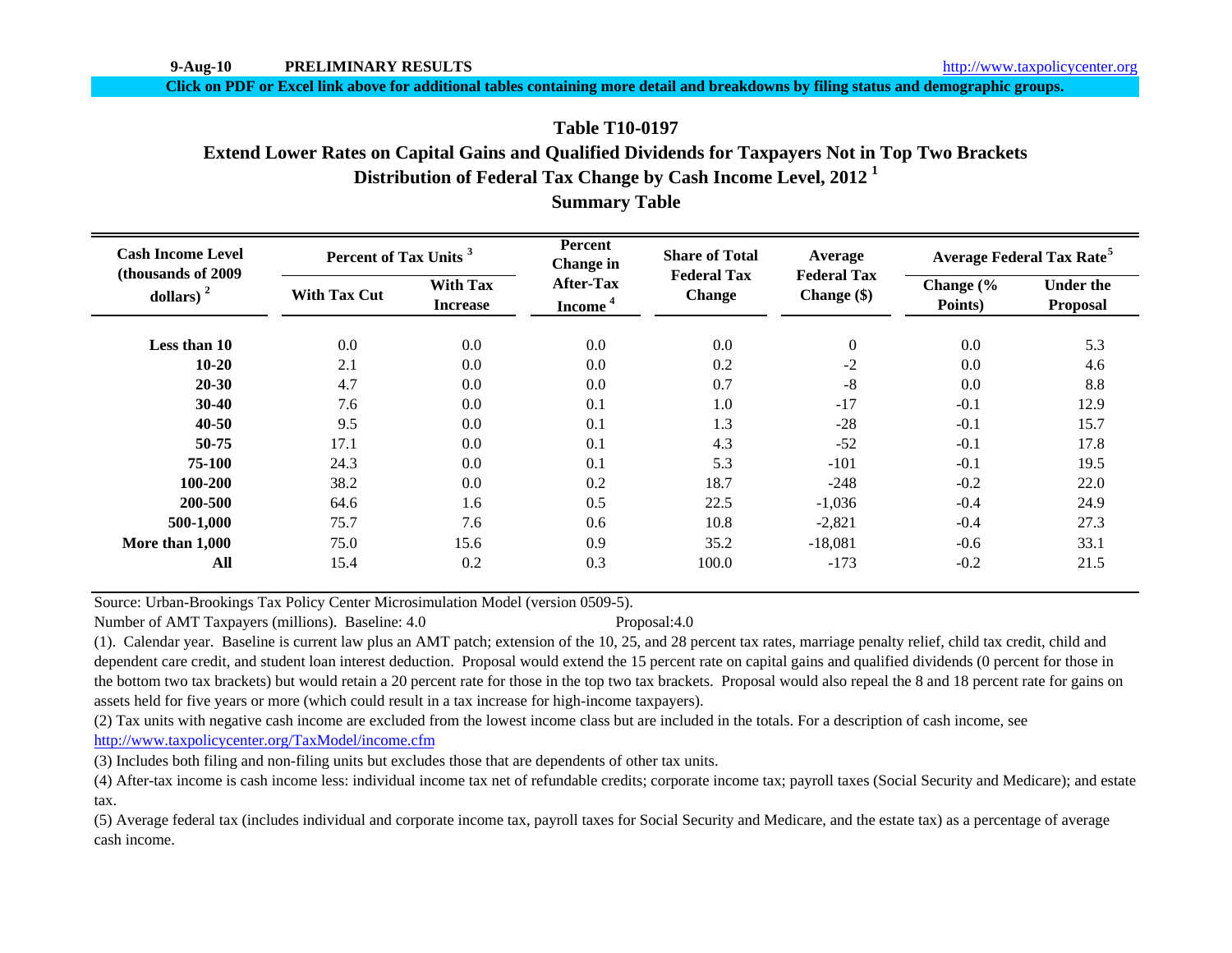### **Table T10-0197Extend Lower Rates on Capital Gains and Qualified Dividends for Taxpayers Not in Top Two Brackets Distribution of Federal Tax Change by Cash Income Level, 2012 <sup>1</sup>**

**Detail Table**

| <b>Cash Income Level</b><br>(thousands of 2009) |                     | <b>Percent Change</b><br>Percent of Tax Units <sup>3</sup> |                                     | <b>Share of Total</b><br><b>Federal Tax</b> | <b>Average Federal Tax Change</b> |         |                      | <b>Share of Federal Taxes</b> | <b>Average Federal Tax Rate<sup>5</sup></b> |                              |
|-------------------------------------------------|---------------------|------------------------------------------------------------|-------------------------------------|---------------------------------------------|-----------------------------------|---------|----------------------|-------------------------------|---------------------------------------------|------------------------------|
| dollars) $2$                                    | <b>With Tax Cut</b> | With Tax<br><b>Increase</b>                                | in After-Tax<br>Income <sup>®</sup> | <b>Change</b>                               | <b>Dollars</b>                    | Percent | Change (%<br>Points) | <b>Under the</b><br>Proposal  | Change (%<br>Points)                        | <b>Under the</b><br>Proposal |
| Less than 10                                    | 0.0                 | 0.0                                                        | 0.0                                 | 0.0                                         | $\theta$                          | 0.0     | 0.0                  | 0.2                           | 0.0                                         | 5.3                          |
| $10 - 20$                                       | 2.1                 | 0.0                                                        | 0.0                                 | 0.2                                         | $-2$                              | $-0.3$  | 0.0                  | 0.7                           | 0.0                                         | 4.6                          |
| 20-30                                           | 4.7                 | $0.0\,$                                                    | 0.0                                 | 0.7                                         | $-8$                              | $-0.4$  | 0.0                  | 1.9                           | 0.0                                         | 8.8                          |
| 30-40                                           | 7.6                 | 0.0                                                        | 0.1                                 | 1.0                                         | $-17$                             | $-0.4$  | 0.0                  | 2.9                           | $-0.1$                                      | 12.9                         |
| 40-50                                           | 9.5                 | 0.0                                                        | 0.1                                 | 1.3                                         | $-28$                             | $-0.4$  | 0.0                  | 3.7                           | $-0.1$                                      | 15.7                         |
| 50-75                                           | 17.1                | 0.0                                                        | 0.1                                 | 4.3                                         | $-52$                             | $-0.5$  | 0.1                  | 10.0                          | $-0.1$                                      | 17.8                         |
| 75-100                                          | 24.3                | 0.0                                                        | 0.1                                 | 5.3                                         | $-101$                            | $-0.6$  | 0.1                  | 9.8                           | $-0.1$                                      | 19.5                         |
| 100-200                                         | 38.2                | 0.0                                                        | 0.2                                 | 18.7                                        | $-248$                            | $-0.8$  | 0.1                  | 24.8                          | $-0.2$                                      | 22.0                         |
| 200-500                                         | 64.6                | 1.6                                                        | 0.5                                 | 22.5                                        | $-1,036$                          | $-1.4$  | $-0.1$               | 16.9                          | $-0.4$                                      | 24.9                         |
| 500-1.000                                       | 75.7                | 7.6                                                        | 0.6                                 | 10.8                                        | $-2,821$                          | $-1.5$  | 0.0                  | 7.8                           | $-0.4$                                      | 27.3                         |
| More than 1.000                                 | 75.0                | 15.6                                                       | 0.9                                 | 35.2                                        | $-18,081$                         | $-1.7$  | $-0.2$               | 21.2                          | $-0.6$                                      | 33.1                         |
| All                                             | 15.4                | 0.2                                                        | 0.3                                 | 100.0                                       | $-173$                            | $-1.1$  | 0.0                  | 100.0                         | $-0.2$                                      | 21.5                         |

## **Baseline Distribution of Income and Federal Taxes**

**by Cash Income Level, 2012 <sup>1</sup>**

| <b>Cash Income Level</b><br>(thousands of 2009) | Tax Units <sup>3</sup> |                     | Average<br><b>Income</b> | Average<br><b>Federal Tax</b> | <b>Average After-</b>   | Average<br><b>Federal Tax</b> | <b>Share of Pre-</b><br><b>Tax Income</b> | <b>Share of Post-</b><br><b>Tax Income</b> | <b>Share of</b><br><b>Federal Taxes</b> |
|-------------------------------------------------|------------------------|---------------------|--------------------------|-------------------------------|-------------------------|-------------------------------|-------------------------------------------|--------------------------------------------|-----------------------------------------|
| dollars) <sup>2</sup>                           | Number<br>(thousands)  | Percent of<br>Total | (Dollars)                | <b>Burden</b><br>(Dollars)    | Tax Income<br>(Dollars) | Rate <sup>5</sup>             | Percent of<br><b>Total</b>                | Percent of<br><b>Total</b>                 | Percent of<br>Total                     |
| Less than 10                                    | 16.958                 | 10.8                | 5,723                    | 305                           | 5,418                   | 5.3                           | 0.8                                       | 1.0                                        | 0.2                                     |
| $10 - 20$                                       | 24,305                 | 15.5                | 15,533                   | 710                           | 14,823                  | 4.6                           | 3.2                                       | 3.8                                        | 0.7                                     |
| 20-30                                           | 21,133                 | 13.4                | 25,808                   | 2,283                         | 23,524                  | 8.9                           | 4.6                                       | 5.3                                        | 1.9                                     |
| 30-40                                           | 16,074                 | 10.2                | 36,190                   | 4,700                         | 31,489                  | 13.0                          | 4.9                                       | 5.4                                        | 2.9                                     |
| 40-50                                           | 12,909                 | 8.2                 | 46,615                   | 7,332                         | 39,283                  | 15.7                          | 5.0                                       | 5.4                                        | 3.6                                     |
| 50-75                                           | 22,702                 | 14.4                | 64,099                   | 11,448                        | 52,651                  | 17.9                          | 12.1                                      | 12.8                                       | 10.0                                    |
| 75-100                                          | 14,431                 | 9.2                 | 90,195                   | 17,693                        | 72,502                  | 19.6                          | 10.9                                      | 11.2                                       | 9.8                                     |
| 100-200                                         | 20,606                 | 13.1                | 141,257                  | 31,249                        | 110,008                 | 22.1                          | 24.3                                      | 24.2                                       | 24.7                                    |
| 200-500                                         | 5,930                  | 3.8                 | 296,062                  | 74,763                        | 221,300                 | 25.3                          | 14.7                                      | 14.0                                       | 17.0                                    |
| 500-1,000                                       | 1,048                  | 0.7                 | 704,969                  | 195,026                       | 509,943                 | 27.7                          | 6.2                                       | 5.7                                        | 7.8                                     |
| More than 1,000                                 | 531                    | 0.3                 | 3,114,004                | 1,047,367                     | 2,066,637               | 33.6                          | 13.8                                      | 11.7                                       | 21.3                                    |
| $\mathbf{A}$ ll                                 | 157,348                | 100.0               | 76,169                   | 16,570                        | 59,599                  | 21.8                          | 100.0                                     | 100.0                                      | 100.0                                   |

Source: Urban-Brookings Tax Policy Center Microsimulation Model (version 0509-5).

Number of AMT Taxpayers (millions). Baseline: 4.0 Proposal: 4.0

(1). Calendar year. Baseline is current law plus an AMT patch; extension of the 10, 25, and 28 percent tax rates, marriage penalty relief, child tax credit, child and dependent care credit, and student loan interest deduct Proposal would extend the 15 percent rate on capital gains and qualified dividends (0 percent for those in the bottom two tax brackets) but would retain a 20 percent rate for those in the top two tax brackets. Proposal wou repeal the 8 and 18 percent rate for gains on assets held for five years or more (which could result in a tax increase for high-income taxpayers).

(2) Tax units with negative cash income are excluded from the lowest income class but are included in the totals. For a description of cash income, see

http://www.taxpolicycenter.org/TaxModel/income.cfm

(3) Includes both filing and non-filing units but excludes those that are dependents of other tax units.

(4) After-tax income is cash income less: individual income tax net of refundable credits; corporate income tax; payroll taxes (Social Security and Medicare); and estate tax.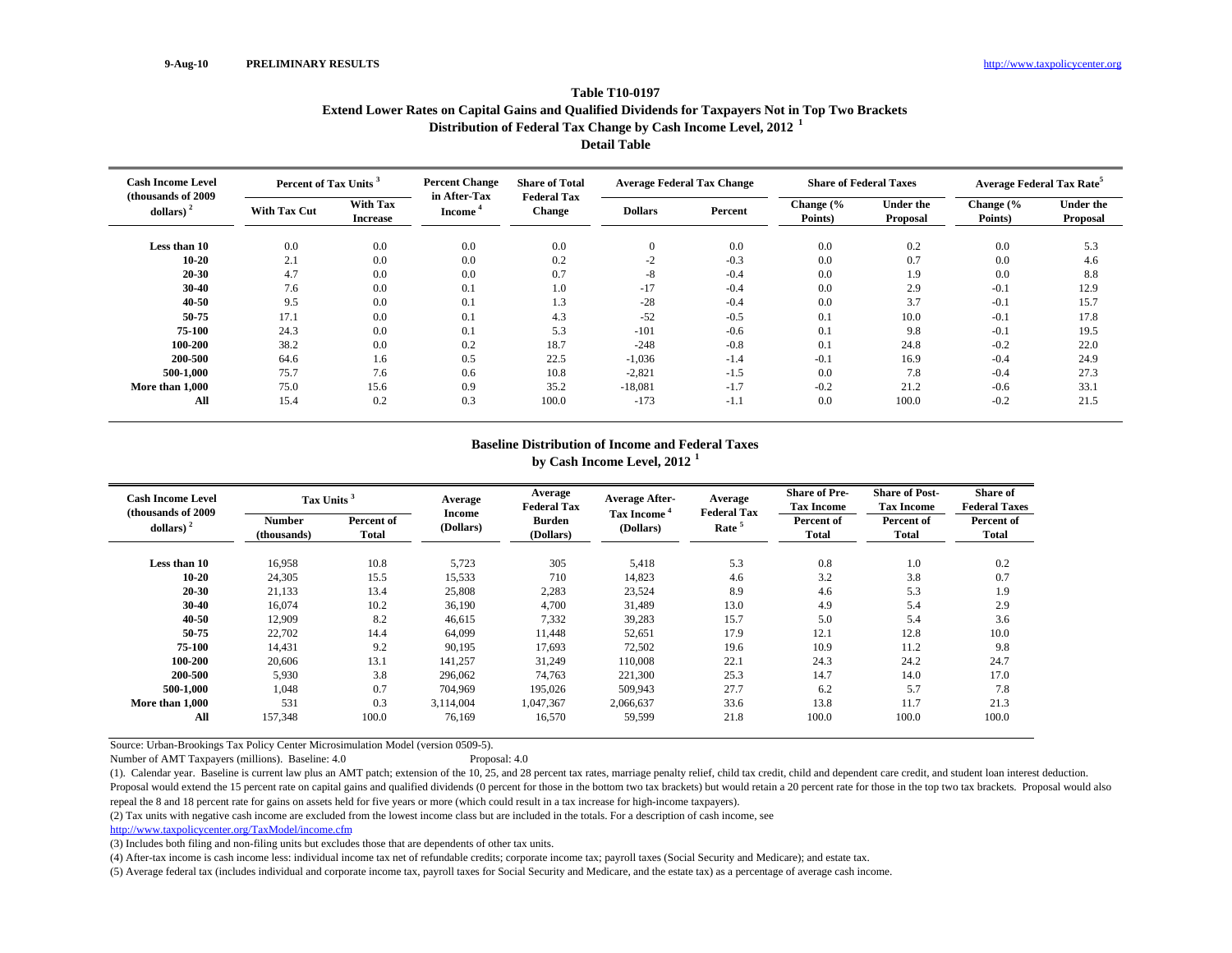### **Table T10-0197Extend Lower Rates on Capital Gains and Qualified Dividends for Taxpayers Not in Top Two Brackets Distribution of Federal Tax Change by Cash Income Level, 2012 <sup>1</sup> Detail Table - Single Tax Units**

| <b>Cash Income Level</b><br>(thousands of 2009) | Percent of Tax Units <sup>3</sup> |                                    | Percent<br>Change in             | <b>Share of Total</b><br><b>Federal Tax</b> |                | <b>Average Federal Tax Change</b> |                      | <b>Share of Federal Taxes</b> | <b>Average Federal Tax Rate</b> |                              |
|-------------------------------------------------|-----------------------------------|------------------------------------|----------------------------------|---------------------------------------------|----------------|-----------------------------------|----------------------|-------------------------------|---------------------------------|------------------------------|
| $dollars)$ <sup>2</sup>                         | <b>With Tax Cut</b>               | <b>With Tax</b><br><b>Increase</b> | After-Tax<br>Income <sup>4</sup> | <b>Change</b>                               | <b>Dollars</b> | Percent                           | Change (%<br>Points) | <b>Under the</b><br>Proposal  | Change (%<br>Points)            | <b>Under the</b><br>Proposal |
| Less than 10                                    | 0.0                               | 0.0                                | 0.0                              | 0.0                                         | $\overline{0}$ | 0.0                               | 0.0                  | 0.9                           | 0.0                             | 8.5                          |
| $10 - 20$                                       | 3.3                               | 0.0                                | 0.0                              | 0.7                                         | $-3$           | $-0.3$                            | 0.0                  | 2.9                           | 0.0                             | 8.4                          |
| $20 - 30$                                       | 6.8                               | 0.0                                | 0.1                              | 2.0                                         | $-13$          | $-0.4$                            | 0.0                  | 5.8                           | $-0.1$                          | 13.3                         |
| $30-40$                                         | 10.9                              | 0.0                                | 0.1                              | 2.7                                         | $-27$          | $-0.4$                            | 0.1                  | 7.3                           | $-0.1$                          | 17.5                         |
| 40-50                                           | 13.6                              | 0.0                                | 0.1                              | 3.6                                         | $-45$          | $-0.5$                            | 0.1                  | 8.4                           | $-0.1$                          | 19.6                         |
| 50-75                                           | 20.5                              | 0.0                                | 0.2                              | 9.2                                         | $-78$          | $-0.6$                            | 0.1                  | 18.5                          | $-0.1$                          | 21.9                         |
| 75-100                                          | 30.4                              | 0.0                                | 0.2                              | 7.3                                         | $-152$         | $-0.7$                            | 0.1                  | 11.8                          | $-0.2$                          | 24.2                         |
| 100-200                                         | 46.5                              | 0.0                                | 0.5                              | 24.3                                        | $-534$         | $-1.5$                            | $-0.1$               | 17.8                          | $-0.4$                          | 25.2                         |
| 200-500                                         | 70.7                              | 2.3                                | 0.9                              | 20.0                                        | $-1,891$       | $-2.3$                            | $-0.1$               | 9.8                           | $-0.6$                          | 27.2                         |
| 500-1.000                                       | 75.8                              | 7.4                                | 1.0                              | 8.6                                         | $-4,645$       | $-2.1$                            | $-0.1$               | 4.5                           | $-0.7$                          | 30.5                         |
| More than 1,000                                 | 75.4                              | 15.7                               | 1.1                              | 21.6                                        | $-21,509$      | $-2.0$                            | $-0.1$               | 12.1                          | $-0.7$                          | 35.8                         |
| All                                             | 11.7                              | 0.1                                | 0.3                              | 100.0                                       | $-108$         | $-1.1$                            | 0.0                  | 100.0                         | $-0.3$                          | 21.7                         |

#### **Baseline Distribution of Income and Federal Taxes by Cash Income Level, 2012 <sup>1</sup>**

| <b>Cash Income Level</b><br>(thousands of 2009) | Tax Units <sup>3</sup>       |                     | Average<br>Income | Average<br><b>Federal Tax</b> | <b>Average After-</b>                | Average<br><b>Federal Tax</b> | <b>Share of Pre-</b><br><b>Tax Income</b> | <b>Share of Post-</b><br><b>Tax Income</b> | <b>Share of</b><br><b>Federal Taxes</b> |
|-------------------------------------------------|------------------------------|---------------------|-------------------|-------------------------------|--------------------------------------|-------------------------------|-------------------------------------------|--------------------------------------------|-----------------------------------------|
| dollars) $2$                                    | <b>Number</b><br>(thousands) | Percent of<br>Total | (Dollars)         | <b>Burden</b><br>(Dollars)    | Tax Income <sup>4</sup><br>(Dollars) | Rate <sup>5</sup>             | Percent of<br><b>Total</b>                | Percent of<br>Total                        | Percent of<br>Total                     |
| Less than 10                                    | 12,161                       | 17.6                | 5,710             | 483                           | 5,227                                | 8.5                           | 2.3                                       | 2.7                                        | 0.9                                     |
| $10 - 20$                                       | 14,889                       | 21.6                | 15,384            | 1,295                         | 14,089                               | 8.4                           | 7.6                                       | 8.9                                        | 2.9                                     |
| 20-30                                           | 11,204                       | 16.3                | 25,667            | 3,433                         | 22,234                               | 13.4                          | 9.5                                       | 10.6                                       | 5.8                                     |
| 30-40                                           | 7,555                        | 11.0                | 36,120            | 6,336                         | 29,784                               | 17.5                          | 9.0                                       | 9.5                                        | 7.2                                     |
| 40-50                                           | 6,018                        | 8.7                 | 46,555            | 9,191                         | 37,364                               | 19.7                          | 9.3                                       | 9.5                                        | 8.3                                     |
| 50-75                                           | 8,766                        | 12.7                | 63,234            | 13,929                        | 49,305                               | 22.0                          | 18.3                                      | 18.3                                       | 18.4                                    |
| 75-100                                          | 3,599                        | 5.2                 | 89,193            | 21,741                        | 67.452                               | 24.4                          | 10.6                                      | 10.3                                       | 11.8                                    |
| 100-200                                         | 3,384                        | 4.9                 | 137.406           | 35,102                        | 102,304                              | 25.6                          | 15.4                                      | 14.7                                       | 17.9                                    |
| 200-500                                         | 787                          | 1.1                 | 300,163           | 83,542                        | 216,621                              | 27.8                          | 7.8                                       | 7.2                                        | 9.9                                     |
| 500-1,000                                       | 138                          | 0.2                 | 697,814           | 217,242                       | 480,571                              | 31.1                          | 3.2                                       | 2.8                                        | 4.5                                     |
| More than 1.000                                 | 75                           | 0.1                 | 2,972,435         | 1,086,595                     | 1,885,840                            | 36.6                          | 7.3                                       | 6.0                                        | 12.2                                    |
| All                                             | 68,932                       | 100.0               | 43,878            | 9,627                         | 34,251                               | 21.9                          | 100.0                                     | 100.0                                      | 100.0                                   |

Source: Urban-Brookings Tax Policy Center Microsimulation Model (version 0509-5).

(1). Calendar year. Baseline is current law plus an AMT patch; extension of the 10, 25, and 28 percent tax rates, marriage penalty relief, child tax credit, child and dependent care credit, and student loan interest deduct Proposal would extend the 15 percent rate on capital gains and qualified dividends (0 percent for those in the bottom two tax brackets) but would retain a 20 percent rate for those in the top two tax brackets. Proposal wou also repeal the 8 and 18 percent rate for gains on assets held for five years or more (which could result in a tax increase for high-income taxpayers).

(2) Tax units with negative cash income are excluded from the lowest income class but are included in the totals. For a description of cash income, see

http://www.taxpolicycenter.org/TaxModel/income.cfm

(3) Includes both filing and non-filing units but excludes those that are dependents of other tax units.

(4) After-tax income is cash income less: individual income tax net of refundable credits; corporate income tax; payroll taxes (Social Security and Medicare); and estate tax.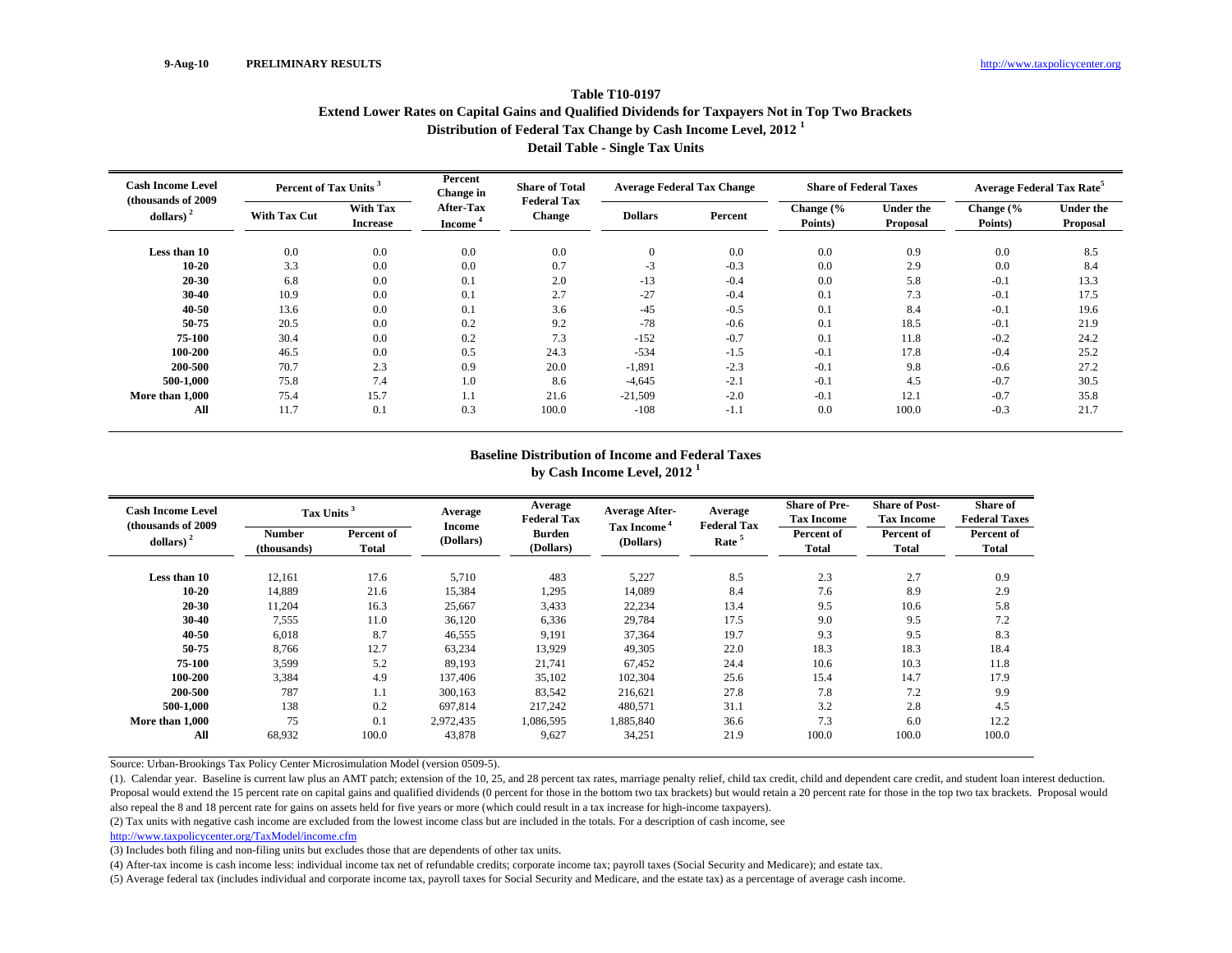### **Table T10-0197Extend Lower Rates on Capital Gains and Qualified Dividends for Taxpayers Not in Top Two Brackets Distribution of Federal Tax Change by Cash Income Level, 2012 <sup>1</sup> Detail Table - Married Tax Units Filing Jointly**

| <b>Cash Income Level</b><br>(thousands of 2009) | Percent of Tax Units <sup>3</sup> |                                    | Percent<br><b>Change</b> in      | <b>Share of Total</b> | <b>Average Federal Tax Change</b><br><b>Federal Tax</b> |         |                      | <b>Share of Federal Taxes</b>       | <b>Average Federal Tax Rate<sup>5</sup></b> |                       |
|-------------------------------------------------|-----------------------------------|------------------------------------|----------------------------------|-----------------------|---------------------------------------------------------|---------|----------------------|-------------------------------------|---------------------------------------------|-----------------------|
| dollars)                                        | <b>With Tax Cut</b>               | <b>With Tax</b><br><b>Increase</b> | After-Tax<br>Income <sup>4</sup> | <b>Change</b>         | <b>Dollars</b>                                          | Percent | Change (%<br>Points) | <b>Under the</b><br><b>Proposal</b> | Change (%<br>Points)                        | Under the<br>Proposal |
| Less than 10                                    | 0.0                               | 0.0                                | 0.0                              | 0.0                   | $\mathbf{0}$                                            | 0.0     | 0.0                  | 0.0                                 | 0.0                                         | 4.8                   |
| $10 - 20$                                       | 0.0                               | 0.0                                | 0.0                              | 0.0                   | $\mathbf{0}$                                            | 0.0     | 0.0                  | 0.1                                 | 0.0                                         | 2.8                   |
| 20-30                                           | 4.0                               | 0.0                                | 0.0                              | 0.1                   | -4                                                      | $-0.4$  | 0.0                  | 0.3                                 | 0.0                                         | 4.6                   |
| $30-40$                                         | 6.9                               | 0.0                                | 0.0                              | 0.3                   | $-13$                                                   | $-0.5$  | 0.0                  | 0.7                                 | 0.0                                         | 7.6                   |
| 40-50                                           | 7.2                               | 0.0                                | 0.0                              | 0.4                   | $-16$                                                   | $-0.3$  | 0.0                  | 1.2                                 | 0.0                                         | 10.5                  |
| 50-75                                           | 17.4                              | 0.0                                | 0.1                              | 2.2                   | $-42$                                                   | $-0.5$  | 0.0                  | 5.3                                 | $-0.1$                                      | 14.2                  |
| 75-100                                          | 23.9                              | 0.0                                | 0.1                              | 4.4                   | $-90$                                                   | $-0.6$  | 0.0                  | 8.4                                 | $-0.1$                                      | 17.5                  |
| 100-200                                         | 37.2                              | 0.0                                | 0.2                              | 16.7                  | $-193$                                                  | $-0.6$  | 0.1                  | 28.3                                | $-0.1$                                      | 21.2                  |
| 200-500                                         | 63.9                              | 1.4                                | 0.4                              | 23.4                  | $-883$                                                  | $-1.2$  | 0.0                  | 20.7                                | $-0.3$                                      | 24.5                  |
| 500-1.000                                       | 76.2                              | 7.5                                | 0.5                              | 11.9                  | $-2,545$                                                | $-1.3$  | 0.0                  | 9.6                                 | $-0.4$                                      | 26.8                  |
| More than 1,000                                 | 75.4                              | 15.3                               | 0.8                              | 40.5                  | $-17,378$                                               | $-1.7$  | $-0.2$               | 25.2                                | $-0.6$                                      | 32.6                  |
| All                                             | 24.3                              | 0.3                                | 0.3                              | 100.0                 | $-304$                                                  | $-1.1$  | 0.0                  | 100.0                               | $-0.2$                                      | 22.4                  |

#### **Baseline Distribution of Income and Federal Taxes by Cash Income Level, 2012 <sup>1</sup>**

| <b>Cash Income Level</b><br>(thousands of 2009) | Tax Units <sup>3</sup>       |                     | Average<br><b>Income</b> | Average<br><b>Federal Tax</b> | <b>Average After-</b><br>Tax Income <sup>4</sup> | Average<br><b>Federal Tax</b> | <b>Share of Pre-</b><br><b>Tax Income</b> | <b>Share of Post-</b><br><b>Tax Income</b> | <b>Share of</b><br><b>Federal Taxes</b> |
|-------------------------------------------------|------------------------------|---------------------|--------------------------|-------------------------------|--------------------------------------------------|-------------------------------|-------------------------------------------|--------------------------------------------|-----------------------------------------|
| dollars) $2$                                    | <b>Number</b><br>(thousands) | Percent of<br>Total | (Dollars)                | <b>Burden</b><br>(Dollars)    | (Dollars)                                        | Rate <sup>5</sup>             | Percent of<br><b>Total</b>                | Percent of<br>Total                        | Percent of<br>Total                     |
| Less than 10                                    | 2,172                        | 3.5                 | 4,766                    | 228                           | 4,538                                            | 4.8                           | 0.1                                       | 0.2                                        | 0.0                                     |
| $10 - 20$                                       | 4,097                        | 6.7                 | 16,031                   | 441                           | 15,590                                           | 2.8                           | 0.9                                       | 1.1                                        | 0.1                                     |
| 20-30                                           | 4,842                        | 7.9                 | 25,959                   | 1,190                         | 24,769                                           | 4.6                           | 1.6                                       | 2.0                                        | 0.3                                     |
| 30-40                                           | 4,391                        | 7.2                 | 36,302                   | 2,765                         | 33,537                                           | 7.6                           | 2.1                                       | 2.5                                        | 0.7                                     |
| 40-50                                           | 4,095                        | 6.7                 | 46,760                   | 4,905                         | 41,854                                           | 10.5                          | 2.5                                       | 2.9                                        | 1.2                                     |
| 50-75                                           | 9,883                        | 16.1                | 65,241                   | 9,317                         | 55,924                                           | 14.3                          | 8.3                                       | 9.2                                        | 5.3                                     |
| 75-100                                          | 9.149                        | 14.9                | 90,792                   | 15.942                        | 74.850                                           | 17.6                          | 10.7                                      | 11.4                                       | 8.4                                     |
| 100-200                                         | 16,193                       | 26.4                | 142,545                  | 30,447                        | 112,099                                          | 21.4                          | 29.9                                      | 30.3                                       | 28.2                                    |
| 200-500                                         | 4,941                        | 8.1                 | 295,420                  | 73,327                        | 222,093                                          | 24.8                          | 18.9                                      | 18.3                                       | 20.7                                    |
| 500-1.000                                       | 876                          | 1.4                 | 706,519                  | 191.699                       | 514,820                                          | 27.1                          | 8.0                                       | 7.5                                        | 9.6                                     |
| More than 1.000                                 | 435                          | 0.7                 | 3,075,014                | 1,018,301                     | 2,056,713                                        | 33.1                          | 17.3                                      | 15.0                                       | 25.4                                    |
| All                                             | 61,357                       | 100.0               | 126.020                  | 28,474                        | 97,546                                           | 22.6                          | 100.0                                     | 100.0                                      | 100.0                                   |

Source: Urban-Brookings Tax Policy Center Microsimulation Model (version 0509-5).

(1). Calendar year. Baseline is current law plus an AMT patch; extension of the 10, 25, and 28 percent tax rates, marriage penalty relief, child tax credit, child and dependent care credit, and student loan interest deduct Proposal would extend the 15 percent rate on capital gains and qualified dividends (0 percent for those in the bottom two tax brackets) but would retain a 20 percent rate for those in the top two tax brackets. Proposal wou also repeal the 8 and 18 percent rate for gains on assets held for five years or more (which could result in a tax increase for high-income taxpayers).

(2) Tax units with negative cash income are excluded from the lowest income class but are included in the totals. For a description of cash income, see

http://www.taxpolicycenter.org/TaxModel/income.cfm

(3) Includes both filing and non-filing units but excludes those that are dependents of other tax units.

(4) After-tax income is cash income less: individual income tax net of refundable credits; corporate income tax; payroll taxes (Social Security and Medicare); and estate tax.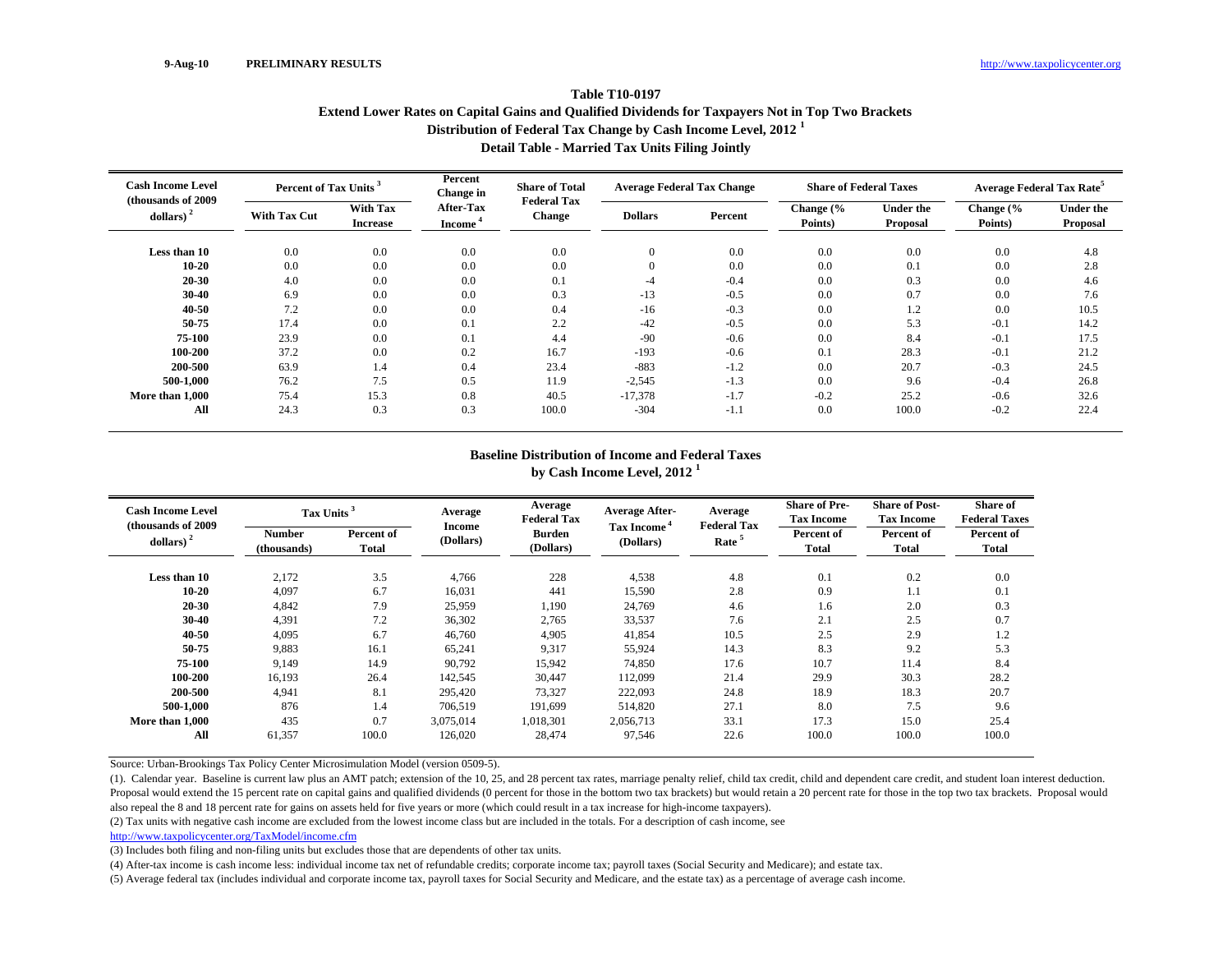### **Table T10-0197Extend Lower Rates on Capital Gains and Qualified Dividends for Taxpayers Not in Top Two Brackets Distribution of Federal Tax Change by Cash Income Level, 2012 <sup>1</sup> Detail Table - Head of Household Tax Units**

| <b>Cash Income Level</b><br>(thousands of 2009) | Percent of Tax Units <sup>3</sup> |                                    | Percent<br>Change in             | <b>Share of Total</b><br><b>Federal Tax</b> | <b>Average Federal Tax Change</b> |         | <b>Share of Federal Taxes</b> |                              | <b>Average Federal Tax Rate</b> |                              |
|-------------------------------------------------|-----------------------------------|------------------------------------|----------------------------------|---------------------------------------------|-----------------------------------|---------|-------------------------------|------------------------------|---------------------------------|------------------------------|
| $dollars)$ <sup>2</sup>                         | <b>With Tax Cut</b>               | <b>With Tax</b><br><b>Increase</b> | After-Tax<br>Income <sup>4</sup> | <b>Change</b>                               | <b>Dollars</b>                    | Percent | Change (%<br>Points)          | <b>Under the</b><br>Proposal | Change (%<br>Points)            | <b>Under the</b><br>Proposal |
| Less than 10                                    | 0.0                               | 0.0                                | 0.0                              | 0.0                                         | $\overline{0}$                    | 0.0     | 0.0                           | $-0.9$                       | 0.0                             | $-7.8$                       |
| $10 - 20$                                       | 0.1                               | 0.0                                | 0.0                              | 0.1                                         | $\overline{0}$                    | 0.0     | 0.0                           | $-3.1$                       | 0.0                             | $-5.7$                       |
| $20 - 30$                                       | 0.6                               | 0.0                                | 0.0                              | 0.3                                         | $\overline{0}$                    | $-0.1$  | 0.0                           | 1.8                          | 0.0                             | 2.1                          |
| $30-40$                                         | 2.1                               | 0.0                                | 0.0                              | 1.4                                         | $-2$                              | $-0.1$  | 0.0                           | 9.2                          | 0.0                             | 9.6                          |
| 40-50                                           | 4.3                               | 0.0                                | 0.0                              | 2.9                                         | $-7$                              | $-0.1$  | 0.0                           | 11.3                         | 0.0                             | 14.1                         |
| 50-75                                           | 7.6                               | 0.0                                | 0.0                              | 9.2                                         | $-16$                             | $-0.2$  | 0.1                           | 27.3                         | 0.0                             | 17.4                         |
| 75-100                                          | 11.3                              | 0.0                                | 0.1                              | 11.8                                        | $-54$                             | $-0.3$  | 0.0                           | 17.6                         | $-0.1$                          | 20.3                         |
| 100-200                                         | 24.3                              | 0.1                                | 0.1                              | 18.9                                        | $-136$                            | $-0.4$  | 0.0                           | 18.7                         | $-0.1$                          | 22.9                         |
| 200-500                                         | 54.5                              | 1.6                                | 0.5                              | 28.1                                        | $-1,184$                          | $-1.6$  | $-0.1$                        | 7.5                          | $-0.4$                          | 24.3                         |
| 500-1.000                                       | 60.4                              | 9.2                                | 0.5                              | 8.8                                         | $-2,321$                          | $-1.3$  | 0.0                           | 3.0                          | $-0.3$                          | 25.8                         |
| More than 1,000                                 | 65.1                              | 19.9                               | 0.6                              | 18.6                                        | $-10,854$                         | $-1.1$  | $-0.1$                        | 7.6                          | $-0.4$                          | 33.6                         |
| All                                             | 3.9                               | 0.0                                | 0.1                              | 100.0                                       | $-26$                             | $-0.4$  | 0.0                           | 100.0                        | $-0.1$                          | 13.9                         |

#### **Baseline Distribution of Income and Federal Taxes by Cash Income Level, 2012 <sup>1</sup>**

| <b>Cash Income Level</b><br>(thousands of 2009) | Tax Units <sup>3</sup>       |                     | Average                    | Average<br><b>Federal Tax</b> | <b>Average After-</b>                | Average<br><b>Federal Tax</b> | <b>Share of Pre-</b><br><b>Tax Income</b> | <b>Share of Post-</b><br><b>Tax Income</b> | <b>Share of</b><br><b>Federal Taxes</b> |
|-------------------------------------------------|------------------------------|---------------------|----------------------------|-------------------------------|--------------------------------------|-------------------------------|-------------------------------------------|--------------------------------------------|-----------------------------------------|
| dollars) $2$                                    | <b>Number</b><br>(thousands) | Percent of<br>Total | <b>Income</b><br>(Dollars) | <b>Burden</b><br>(Dollars)    | Tax Income <sup>4</sup><br>(Dollars) | Rate <sup>5</sup>             | Percent of<br><b>Total</b>                | Percent of<br>Total                        | Percent of<br>Total                     |
| Less than 10                                    | 2,483                        | 10.1                | 6,647                      | $-520$                        | 7,167                                | $-7.8$                        | 1.6                                       | 2.0                                        | $-0.9$                                  |
| $10 - 20$                                       | 5,029                        | 20.5                | 15,579                     | $-890$                        | 16,469                               | $-5.7$                        | 7.6                                       | 9.4                                        | $-3.1$                                  |
| 20-30                                           | 4,757                        | 19.4                | 25,971                     | 540                           | 25,432                               | 2.1                           | 12.1                                      | 13.7                                       | 1.8                                     |
| 30-40                                           | 3,767                        | 15.4                | 36,157                     | 3,470                         | 32,687                               | 9.6                           | 13.3                                      | 14.0                                       | 9.1                                     |
| 40-50                                           | 2,449                        | 10.0                | 46,569                     | 6,571                         | 39,998                               | 14.1                          | 11.1                                      | 11.1                                       | 11.2                                    |
| 50-75                                           | 3,559                        | 14.5                | 63,082                     | 10,981                        | 52,102                               | 17.4                          | 21.9                                      | 21.0                                       | 27.3                                    |
| 75-100                                          | 1,389                        | 5.7                 | 89.214                     | 18,168                        | 71.046                               | 20.4                          | 12.1                                      | 11.2                                       | 17.6                                    |
| 100-200                                         | 877                          | 3.6                 | 132,993                    | 30,609                        | 102,385                              | 23.0                          | 11.4                                      | 10.2                                       | 18.7                                    |
| 200-500                                         | 150                          | 0.6                 | 294,130                    | 72,531                        | 221,599                              | 24.7                          | 4.3                                       | 3.8                                        | 7.6                                     |
| 500-1.000                                       | 24                           | 0.1                 | 686,382                    | 179,118                       | 507,264                              | 26.1                          | 1.6                                       | 1.4                                        | 3.0                                     |
| More than 1,000                                 |                              | 0.0                 | 2,985,055                  | 1,015,128                     | 1,969,927                            | 34.0                          | 3.2                                       | 2.4                                        | 7.7                                     |
| All                                             | 24,547                       | 100.0               | 41.760                     | 5,841                         | 35,918                               | 14.0                          | 100.0                                     | 100.0                                      | 100.0                                   |

Source: Urban-Brookings Tax Policy Center Microsimulation Model (version 0509-5).

(1). Calendar year. Baseline is current law plus an AMT patch; extension of the 10, 25, and 28 percent tax rates, marriage penalty relief, child tax credit, child and dependent care credit, and student loan interest deduct Proposal would extend the 15 percent rate on capital gains and qualified dividends (0 percent for those in the bottom two tax brackets) but would retain a 20 percent rate for those in the top two tax brackets. Proposal wou also repeal the 8 and 18 percent rate for gains on assets held for five years or more (which could result in a tax increase for high-income taxpayers).

(2) Tax units with negative cash income are excluded from the lowest income class but are included in the totals. For a description of cash income, see

http://www.taxpolicycenter.org/TaxModel/income.cfm

(3) Includes both filing and non-filing units but excludes those that are dependents of other tax units.

(4) After-tax income is cash income less: individual income tax net of refundable credits; corporate income tax; payroll taxes (Social Security and Medicare); and estate tax.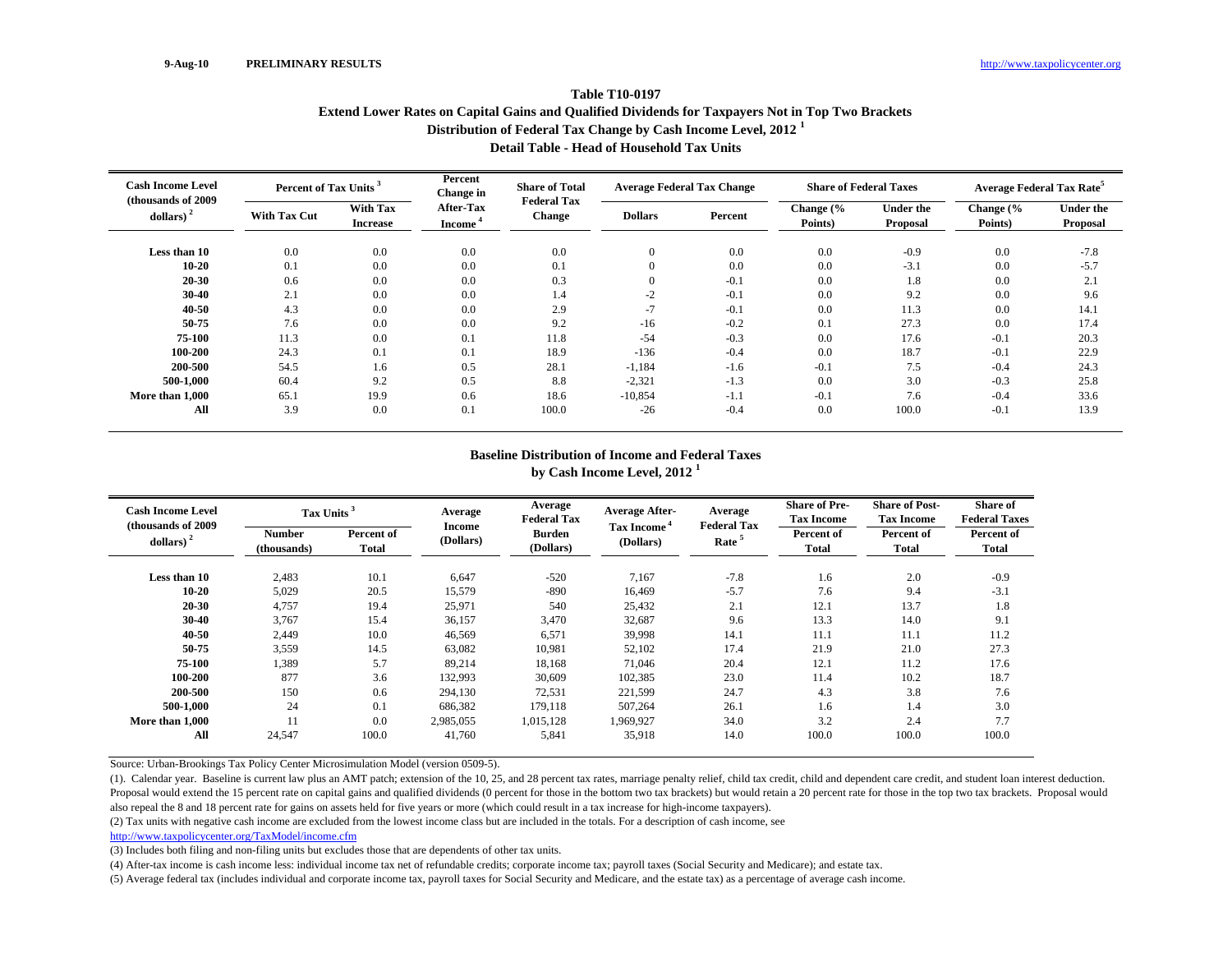### **Table T10-0197Extend Lower Rates on Capital Gains and Qualified Dividends for Taxpayers Not in Top Two Brackets Distribution of Federal Tax Change by Cash Income Level, 2012 <sup>1</sup> Detail Table - Tax Units with Children**

| <b>Cash Income Level</b>        | Percent of Tax Units <sup>3</sup> |                                    | <b>Percent Change</b>  | <b>Share of Total</b>               | <b>Average Federal Tax Change</b> |         | <b>Share of Federal Taxes</b> |                              | <b>Average Federal Tax Rate<sup>5</sup></b> |                              |
|---------------------------------|-----------------------------------|------------------------------------|------------------------|-------------------------------------|-----------------------------------|---------|-------------------------------|------------------------------|---------------------------------------------|------------------------------|
| (thousands of 2009)<br>dollars) | <b>With Tax Cut</b>               | <b>With Tax</b><br><b>Increase</b> | in After-Tax<br>Income | <b>Federal Tax</b><br><b>Change</b> | <b>Dollars</b>                    | Percent | Change (%<br>Points)          | <b>Under the</b><br>Proposal | Change (%<br>Points)                        | <b>Under the</b><br>Proposal |
| Less than 10                    | 0.0                               | 0.0                                | 0.0                    | 0.0                                 | 0                                 | 0.0     | 0.0                           | $-0.2$                       | 0.0                                         | $-11.6$                      |
| $10 - 20$                       | 0.0                               | 0.0                                | 0.0                    | 0.0                                 | 0                                 | 0.0     | 0.0                           | $-0.8$                       | 0.0                                         | $-9.4$                       |
| 20-30                           | 0.3                               | 0.0                                | 0.0                    | 0.0                                 |                                   | 0.1     | 0.0                           | $-0.1$                       | 0.0                                         | $-0.8$                       |
| 30-40                           | 1.6                               | 0.0                                | 0.0                    | 0.1                                 | ٠.                                | 0.0     | 0.0                           | 1.4                          | 0.0                                         | 7.6                          |
| 40-50                           | 4.2                               | 0.0                                | 0.0                    | 0.3                                 | $-5$                              | $-0.1$  | 0.0                           | 2.3                          | 0.0                                         | 12.6                         |
| 50-75                           | 9.2                               | 0.0                                | 0.0                    | 1.9                                 | $-16$                             | $-0.2$  | 0.0                           | 7.6                          | 0.0                                         | 15.9                         |
| 75-100                          | 15.6                              | 0.0                                | 0.1                    | 4.0                                 | $-42$                             | $-0.3$  | 0.0                           | 9.8                          | $-0.1$                                      | 18.4                         |
| 100-200                         | 31.6                              | 0.0                                | 0.1                    | 16.2                                | $-109$                            | $-0.4$  | 0.1                           | 28.6                         | $-0.1$                                      | 21.5                         |
| 200-500                         | 59.1                              | 1.5                                | 0.3                    | 23.7                                | $-540$                            | $-0.7$  | 0.0                           | 20.5                         | $-0.2$                                      | 25.2                         |
| 500-1,000                       | 72.9                              | 8.1                                | 0.4                    | 12.3                                | $-1,739$                          | $-0.9$  | 0.0                           | 8.9                          | $-0.3$                                      | 28.5                         |
| More than 1,000                 | 73.4                              | 16.6                               | 0.6                    | 41.6                                | $-12,620$                         | $-1.2$  | $-0.1$                        | 22.0                         | $-0.4$                                      | 34.1                         |
| All                             | 14.0                              | 0.2                                | 0.2                    | 100.0                               | $-127$                            | $-0.6$  | 0.0                           | 100.0                        | $-0.1$                                      | 21.2                         |

# **Baseline Distribution of Income and Federal Taxes**

**by Cash Income Level, 2012 <sup>1</sup>**

| <b>Cash Income Level</b><br>(thousands of 2009) | Tax Units <sup>3</sup>       |                     | Average             | Average<br><b>Federal Tax</b> | <b>Average After-</b>          | Average<br><b>Federal Tax</b> | <b>Share of Pre-</b><br><b>Tax Income</b> | <b>Share of Post-</b><br><b>Tax Income</b> | <b>Share of</b><br><b>Federal Taxes</b> |
|-------------------------------------------------|------------------------------|---------------------|---------------------|-------------------------------|--------------------------------|-------------------------------|-------------------------------------------|--------------------------------------------|-----------------------------------------|
| dollars) $2$                                    | <b>Number</b><br>(thousands) | Percent of<br>Total | Income<br>(Dollars) | <b>Burden</b><br>(Dollars)    | <b>Tax Income</b><br>(Dollars) | Rate <sup>5</sup>             | Percent of<br>Total                       | Percent of<br><b>Total</b>                 | Percent of<br>Total                     |
| Less than 10                                    | 2,968                        | 6.0                 | 6,252               | $-725$                        | 6.978                          | $-11.6$                       | 0.4                                       | 0.6                                        | $-0.2$                                  |
| $10 - 20$                                       | 5,639                        | 11.5                | 15,769              | $-1,488$                      | 17,257                         | $-9.4$                        | 1.9                                       | 2.6                                        | $-0.8$                                  |
| 20-30                                           | 5,683                        | 11.6                | 25,918              | $-196$                        | 26,114                         | $-0.8$                        | 3.1                                       | 4.0                                        | $-0.1$                                  |
| 30-40                                           | 4,891                        | 10.0                | 36,161              | 2,765                         | 33,396                         | 7.7                           | 3.8                                       | 4.4                                        | 1.4                                     |
| 40-50                                           | 3,849                        | 7.8                 | 46,701              | 5,864                         | 40,836                         | 12.6                          | 3.8                                       | 4.3                                        | 2.3                                     |
| 50-75                                           | 7,425                        | 15.1                | 64,368              | 10,235                        | 54,132                         | 15.9                          | 10.2                                      | 10.9                                       | 7.6                                     |
| 75-100                                          | 5,841                        | 11.9                | 90,740              | 16,720                        | 74,020                         | 18.4                          | 11.3                                      | 11.7                                       | 9.8                                     |
| 100-200                                         | 9,319                        | 19.0                | 142,137             | 30,594                        | 111,544                        | 21.5                          | 28.2                                      | 28.2                                       | 28.5                                    |
| 200-500                                         | 2,750                        | 5.6                 | 293,742             | 74,454                        | 219,288                        | 25.4                          | 17.2                                      | 16.3                                       | 20.5                                    |
| 500-1.000                                       | 441                          | 0.9                 | 705,334             | 202,914                       | 502,420                        | 28.8                          | 6.6                                       | 6.0                                        | 9.0                                     |
| More than 1.000                                 | 206                          | 0.4                 | 3,105,769           | 1,070,707                     | 2,035,062                      | 34.5                          | 13.7                                      | 11.4                                       | 22.1                                    |
| All                                             | 49,155                       | 100.0               | 95,419              | 20,329                        | 75,090                         | 21.3                          | 100.0                                     | 100.0                                      | 100.0                                   |

Source: Urban-Brookings Tax Policy Center Microsimulation Model (version 0509-5).

Note: Tax units with children are those claiming an exemption for children at home or away from home.

(1). Calendar year. Baseline is current law plus an AMT patch; extension of the 10, 25, and 28 percent tax rates, marriage penalty relief, child tax credit, child and dependent care credit, and student loan interest deduct Proposal would extend the 15 percent rate on capital gains and qualified dividends (0 percent for those in the bottom two tax brackets) but would retain a 20 percent rate for those in the top two tax brackets. Proposal wou repeal the 8 and 18 percent rate for gains on assets held for five years or more (which could result in a tax increase for high-income taxpayers).

(2) Tax units with negative cash income are excluded from the lowest income class but are included in the totals. For a description of cash income, see

http://www.taxpolicycenter.org/TaxModel/income.cfm

(3) Includes both filing and non-filing units but excludes those that are dependents of other tax units.

(4) After-tax income is cash income less: individual income tax net of refundable credits; corporate income tax; payroll taxes (Social Security and Medicare); and estate tax.